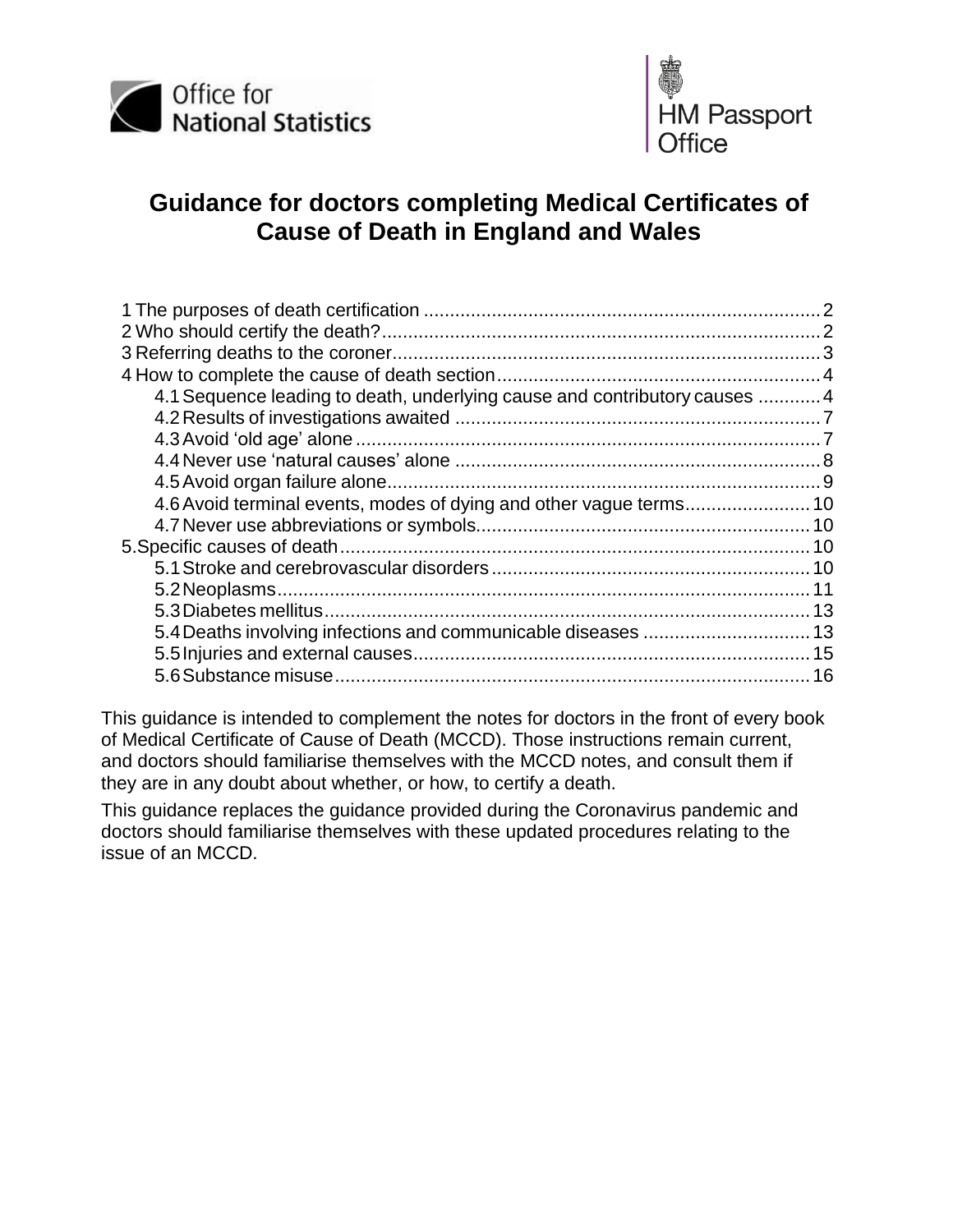# <span id="page-1-0"></span>**1. The purposes of death certification**

Prompt and accurate certification of death is essential as it serves a number of functions. A medical certificate of cause of death (MCCD) enables the deceased's family to register the death. This provides a permanent legal record of the fact of death and enables the family to arrange disposal of the body, and to settle the deceased's estate.

The doctor who attended the deceased during their last illness has a legal responsibility to complete a MCCD and arrange for the delivery of it to the relevant registrar as soon as possible to enable the registration to take place. It is encouraged that this is done electronically by scanning and emailing the MCCD to the relevant register office. The operational arrangements for this should be agreed with the register office concerned. Deaths are required by law to be registered within 5 days of their occurrence unless there is to be a coroner's post mortem or an inquest.

The certifying doctor must also advise the informant that the MCCD has been issued.

After registering the death, the informant (normally the next of kin) gets a certified copy of the register entry ("death certificate"), which includes an exact copy of the cause of death information that you give. This provides them with an explanation of how and why their patient died. It also gives them a permanent record of information about the medical history, which may be important for their own health and that of future generations. For all of these reasons it is extremely important that you provide clear, accurate and complete information in a timely manner about the diseases or conditions that caused your patient's death.

Information from death certificates is used to measure the relative contributions of different diseases to mortality. Statistical information on deaths by **underlying cause** is important for monitoring the health of the population, designing, and evaluating public health interventions, recognising priorities for medical research and health services, planning health services, and assessing the effectiveness of those services. Death certificate data are extensively used in research into the health effects of exposure to a wide range of risk factors through the environment, work, medical and surgical care, and other sources.

# <span id="page-1-1"></span>**2. Who should certify the death?**

When a patient dies it is the statutory duty of the doctor who has attended in the last illness to issue the MCCD. Although there is no clear legal definition of "attended", it is generally accepted to mean a doctor who has cared for the patient during the illness that led to death and so is familiar with the patient's medical history, investigations and treatment. The certifying doctor should also have access to relevant medical records and the results of investigations. There is no provision under current legislation to delegate this statutory duty to any non-medical staff.

In hospital, there may be several doctors in a team caring for the patient. It is ultimately the responsibility of the consultant in charge of the patient's care to ensure that the death is properly certified. Any subsequent enquiries, such as for the results of postmortem or ante-mortem investigations, will be addressed to the consultant.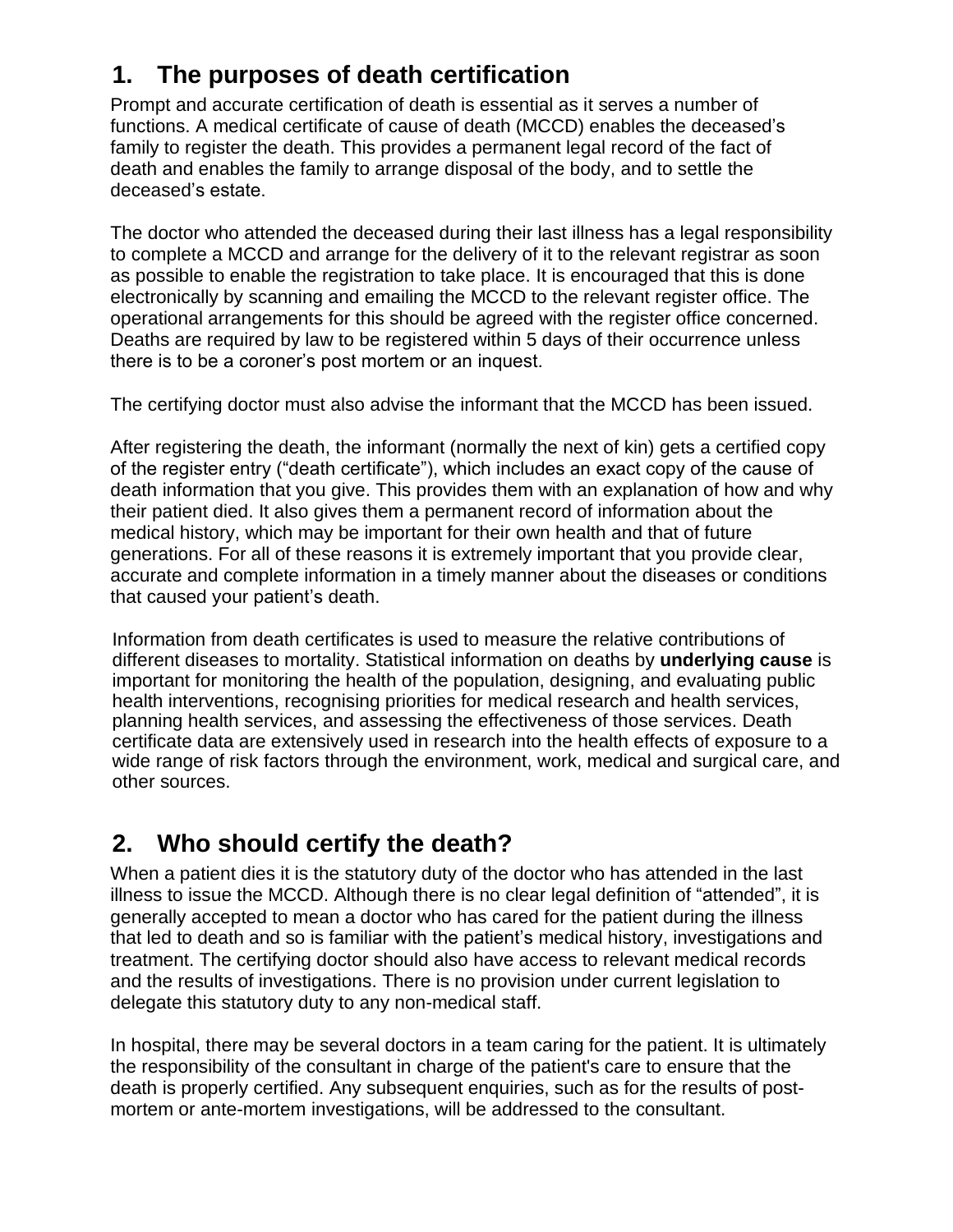In general practice, more than one GP may have been involved in the patient's care and so be able to certify the death. If no doctor who cared for the patient can be found, the death must be referred to the coroner to investigate and certify the cause.

If the attending doctor has not seen the patient within the 28 days preceding death, **and** has not seen the body after death either, the registrar is obliged to refer the death to the coroner before it can be registered; the last 'seen' requirement within 28 days can include consultation using video technology (not telephone/audio) however the 'seen' after death requirement can only be met through personal attendance. In these circumstances, the coroner may instruct the registrar to accept the attending doctor's MCCD for registration, despite the prolonged interval. In contrast, a doctor who has not been directly involved in the patient's care at any time during the illness from which they died cannot certify under current legislation but should provide the coroner with any information that may help to determine the cause of death. The coroner may then provide this information to the registrar of deaths. It will be used for mortality statistics, but the death will be legally "uncertified" if the coroner does not investigate through an autopsy, an inquest, or both.

# <span id="page-2-0"></span>**3. Referring deaths to the coroner**

Doctors are reminded that;

- Covid-19 is an acceptable direct or underlying cause of death for the purposes of completing the Medical Certificate of Cause of Death
- Covid-19 is not a reason on its own to refer a death to a coroner under the Coroners and Justice Act 2009.
- That Covid-19 is a notifiable disease under the Health Protection (Notification) Regulations 2010 does not mean referral to a coroner is required by virtue of its notifiable status.

Doctors<sup>1</sup> and registrars<sup>2</sup> of births and deaths have a legal obligation to report certain categories of deaths to the coroner before they can be registered. These include deaths where there is reason to suspect, the death was unnatural, unknown, violent or where the death occurs in custody or otherwise in state detention. This can include where the death is due to the person undergoing a treatment or procedure of a medical or similar nature: for example, a death during an operation or before full recovery from an anaesthetic. In addition, there will always be cases which may on one view be 'natural' which have some other element (e.g., neglect concerns or concerns about care) which brings them within the orbit of the coroner. These should be reported to the coroner. Deaths for which the cause is not known must also be reported to the coroner, likewise if no doctor has attended the deceased or the certifying doctor has not seen the deceased within 28 days prior to their death (this can include video consultation but not telephone/audio) or the deceased was not seen in person after death by the certifying doctor, the death must be referred to the coroner.

Strictly speaking, the law requires where a doctor can issue an MCCD they should do

<sup>&</sup>lt;sup>1</sup> [The Notification of Deaths Regulations 2019 \(legislation.gov.uk\)](https://www.legislation.gov.uk/uksi/2019/1112/made)

<sup>&</sup>lt;sup>2</sup> [The Registration of Births and Deaths Regulations 1987 \(legislation.gov.uk\)](https://www.legislation.gov.uk/uksi/1987/2088/contents)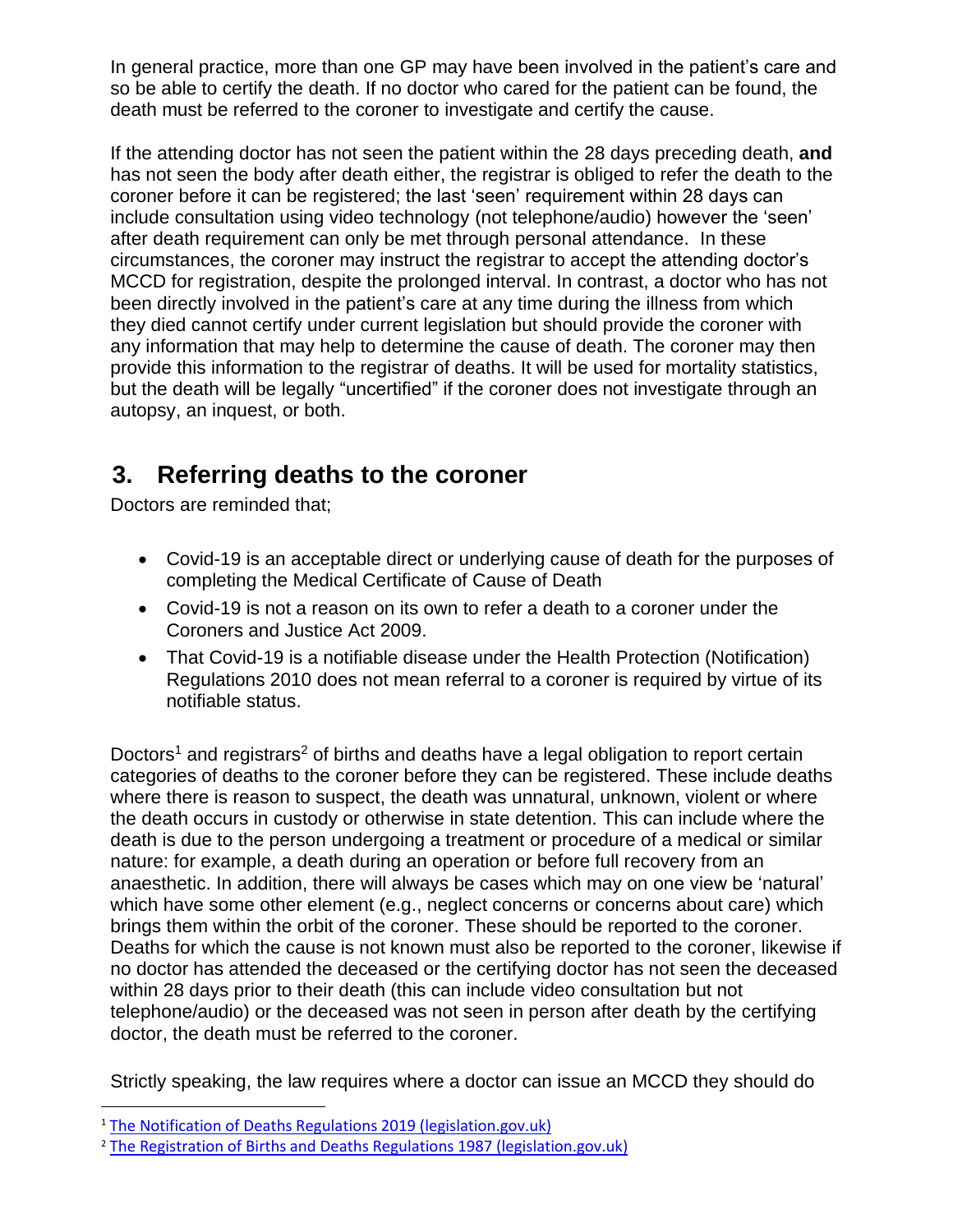so, even when a death has been referred to the coroner. But in practice, if the coroner has decided to order a post-mortem and/or to hold an inquest, he may tell the doctor not to complete the MCCD. However, the coroner can only legally certify the cause of death if he has investigated it through autopsy, inquest, or both. This means that, if the coroner decides not to investigate, the registrar will need to obtain an MCCD from a doctor who attended the deceased before the death can be registered. This may cause inconvenience to the doctor and the family if you have not already provided one.

When a death is referred, it is up to the coroner to decide whether or not it should be investigated further. It is very important that the coroner is given all of the facts relevant to this decision. The doctor should discuss the case with the coroner before issuing an MCCD if at all uncertain whether he or she should certify the death. This allows the coroner to make enquiries and decide whether or not any further investigation is needed, before the informant tries to register the death. The coroner may decide that the death can be registered from the doctor's MCCD. For example, a large proportion of deaths with fractured neck of femur mentioned on the certificate are registered from the original MCCD following referral to the coroner. Omitting to mention on the MCCD conditions or events that contributed to the death in order to avoid referral to the coroner is **unacceptable and a breach of the doctor's legal obligations**. If these come to light when the informant registers the death, the registrar will be obliged to refer it to the coroner. If the fact emerges after the death is registered, an inquest may still be held.

# <span id="page-3-0"></span>**4. How to complete the cause of death section**

Doctors are required to certify causes of death "to the best of their knowledge and belief". Without diagnostic proof, if appropriate and to avoid delay, doctors can circle '2' in the MCCD ("information from post-mortem may be available later") or tick Box B on the reverse of the MCCD for ante-mortem investigations. For example, if before death the patient had symptoms typical of COVID-19 infection, but the test result has not been received, it would be satisfactory to give 'COVID-19' as the cause of death, tick Box B and then share the test result when it becomes available. In the circumstances of there being no swab, it is satisfactory to apply clinical judgement.

As previously mentioned, doctors are expected to state the cause of death to the best of their knowledge and belief; they are not expected to be infallible. Even without any changes to the law, there is increased scrutiny of death certification and patterns of mortality by local and national agencies as a result of the Shipman Inquiry. Suspicions may be raised if death certificates appear to give inadequate or vague causes of death. For example, if a patient dies under the care of an orthopaedic surgeon, it might be expected that some orthopaedic condition contributed to the death and so this condition would be mentioned in part I or part II of the certificate. Similarly, it would be surprising if a patient was being treated in an acute hospital, but no significant disease or injury at all was mentioned on their death certificate. The level of certainty as to the cause of death varies. What to do, depending on the degree of certainty or uncertainty about the exact cause of death, is discussed below.

## <span id="page-3-1"></span>*4.1 Sequence leading to death, underlying cause and contributory causes*

The MCCD is set out in two parts, in accordance with World Health Organisation (WHO) recommendations in the International Statistical Classification of Diseases and Related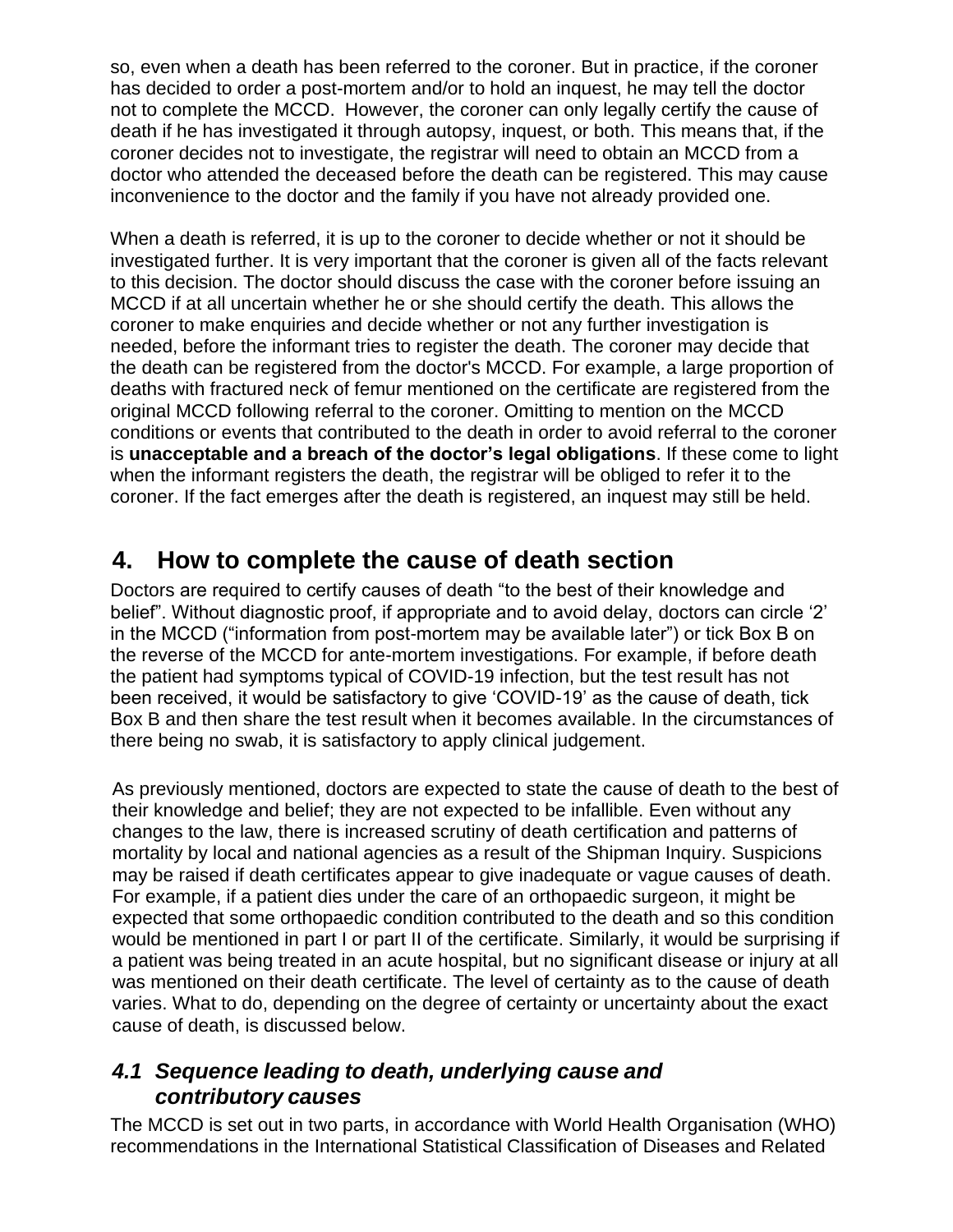Health Problems (ICD). You are asked to start with the immediate, direct cause of death on line Ia, then to go back through the sequence of events or conditions that led to death on subsequent lines, until you reach the one that started the fatal sequence. If the certificate has been completed properly, the condition on the lowest completed line of part I will have caused all of the conditions on the lines above it. This initiating condition, on the lowest line of part I will usually be selected as the **underlying cause of death,** following the ICD coding rules. WHO defines the *underlying cause of death*  as **"a) the disease or injury which initiated the train of morbid events leading directly to death, or b) the circumstances of the accident or violence which produced the fatal injury". From a public health point of view, preventing this first disease or injury will result in the greatest health gain.** Most routine mortality statistics are based on the underlying cause. Underlying cause statistics are widely used to determine priorities for health service and public health programmes and for resource allocation. Remember that the underlying cause may be a longstanding, chronic disease or disorder that predisposed the patient to later fatal complications.

You should also enter any other diseases, injuries, conditions, or events that contributed to the death, but were not part of the direct sequence, in part two of the MCCD. The conditions mentioned in part two must be known or suspected to have contributed to the death, not merely be other conditions which were present at the time.

| Cause of death the disease or condition thought to be the underlying cause should appear in<br>the lowest completed line of part I |                                      |                                           |  |  |
|------------------------------------------------------------------------------------------------------------------------------------|--------------------------------------|-------------------------------------------|--|--|
|                                                                                                                                    |                                      |                                           |  |  |
|                                                                                                                                    | leading directly to death            |                                           |  |  |
|                                                                                                                                    | (b) other disease or condition,      | Ruptured metastatic deposit in liver      |  |  |
|                                                                                                                                    | <i>if any, leading to</i> $I(a)$     |                                           |  |  |
|                                                                                                                                    | (c) other disease or condition,      | primary adenocarcinoma of ascending colon |  |  |
|                                                                                                                                    | <i>if any, leading to</i> $I(b)$     |                                           |  |  |
|                                                                                                                                    |                                      |                                           |  |  |
| $\mathbf{I}$                                                                                                                       | Other significant conditions         | Non-insulin dependent diabetes mellitus   |  |  |
|                                                                                                                                    | <b>Contributing to death but not</b> |                                           |  |  |
|                                                                                                                                    | related to the disease or            |                                           |  |  |
|                                                                                                                                    | <i>condition causing it</i>          |                                           |  |  |

*Examples of cause of death section from MCCDs:*

The colon cancer on line 1(c) led directly to the liver metastases on line 1(b), which ruptured, causing the fatal haemorrhage on 1(a). Adenocarcinoma of the colon is the underlying cause of death.

**Cause of death** *the disease or condition thought to be the underlying cause should appear in the lowest completed line of part I*

| (a) Disease or condition<br>leading directly to death               | Cerebral infarction                 |
|---------------------------------------------------------------------|-------------------------------------|
| (b) other disease or condition,<br><i>if any, leading to</i> $I(a)$ | <i>Thrombosis of basilar artery</i> |
| (c) other disease or condition,<br><i>if any, leading to</i> $I(b)$ | Cerebrovascular atherosclerosis     |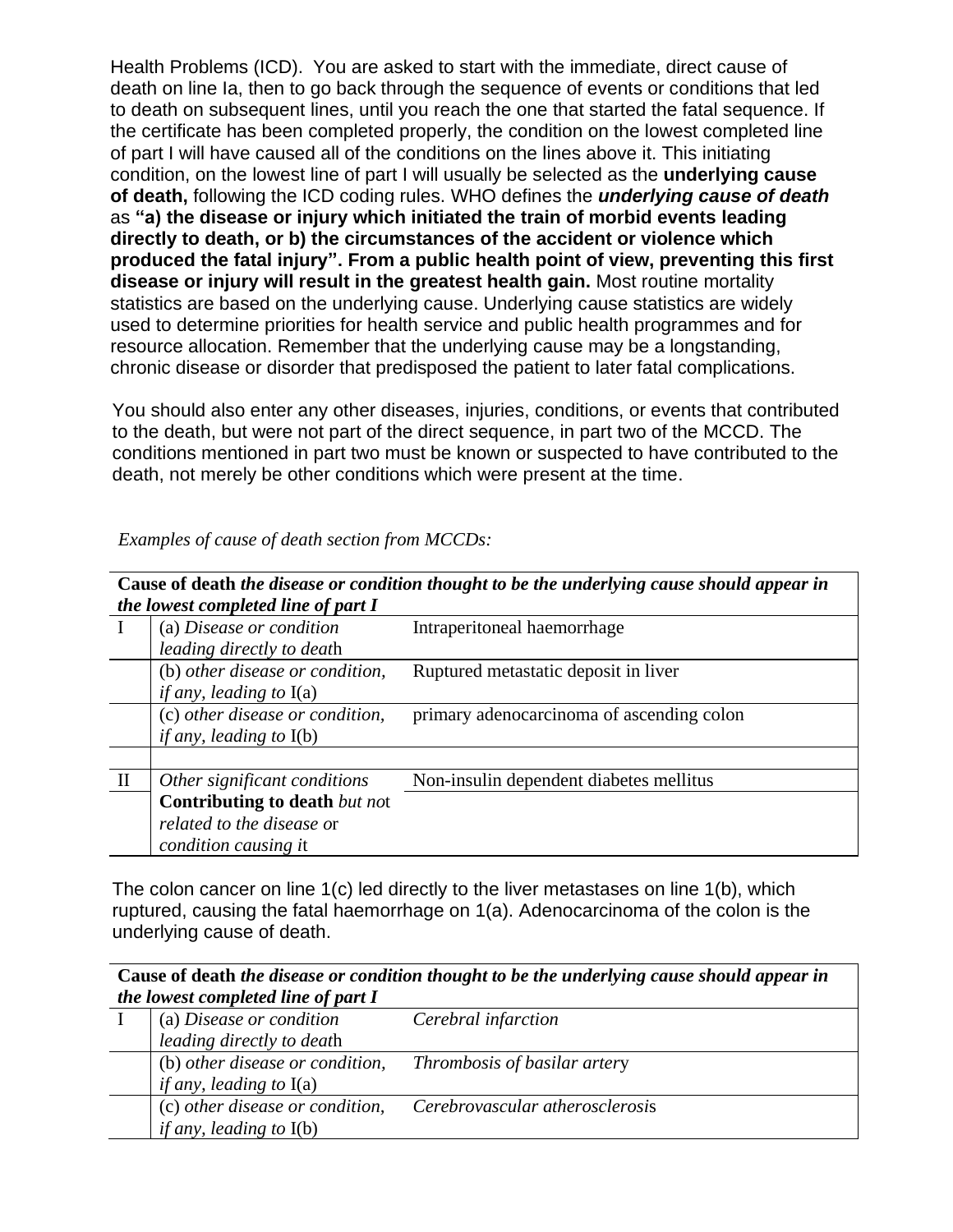| Other significant conditions         |
|--------------------------------------|
| <b>Contributing to death</b> but not |
| related to the disease or            |
| condition causing it                 |

(In subsequent examples, to save space, the layout of the MCCD has not been reproduced. All examples are taken from actual MCCDs of deaths in England and Wales).

In some cases, a single disease may be wholly responsible for the death. In this case, it should be entered on line Ia.

*Example: Ia. Meningococcal septicaemia*

Meningococcal septicaemia is the underlying cause of this death.

### • **More than three conditions in the sequence**

The MCCD in use in England and Wales currently has 3 lines in part I for the sequence leading directly to death. If you want to include more than 3 steps in the sequence, you can do so by writing more than one condition on a line, indicating clearly that one is due to the next.

#### *Example:*

- *Ia. Post-transplant lymphoma*
- *Ib. Immunosuppression following renal transplant 15 years ago*
- *Ic. Glomerulonephrosis due to insulin dependent diabetes mellitus*
- *II. Recurrent urinary tract infections*

*Insulin dependent diabetes with renal complications is the underlying cause.*

## • **More than one disease may have led to death**

If you know that your patient had more than one disease or condition that was compatible with the way in which he or she died, but you cannot say which was the most likely cause of death, you should include them all on the certificate. They should be written on the same line, and you can indicate that you think they contributed equally by writing "joint causes of death" in brackets.

### *Examples:*

- *Ia. Cardiorespiratory failure*
- *Ib. Ischaemic heart disease and chronic obstructive airways disease*
- *Ic.*
- *II. Osteoarthritis*
- *Ia. Hepatic failure*
- *Ib. liver cirrhosis*
- *Ic. Chronic hepatitis C infection and alcoholism (joint causes of death)*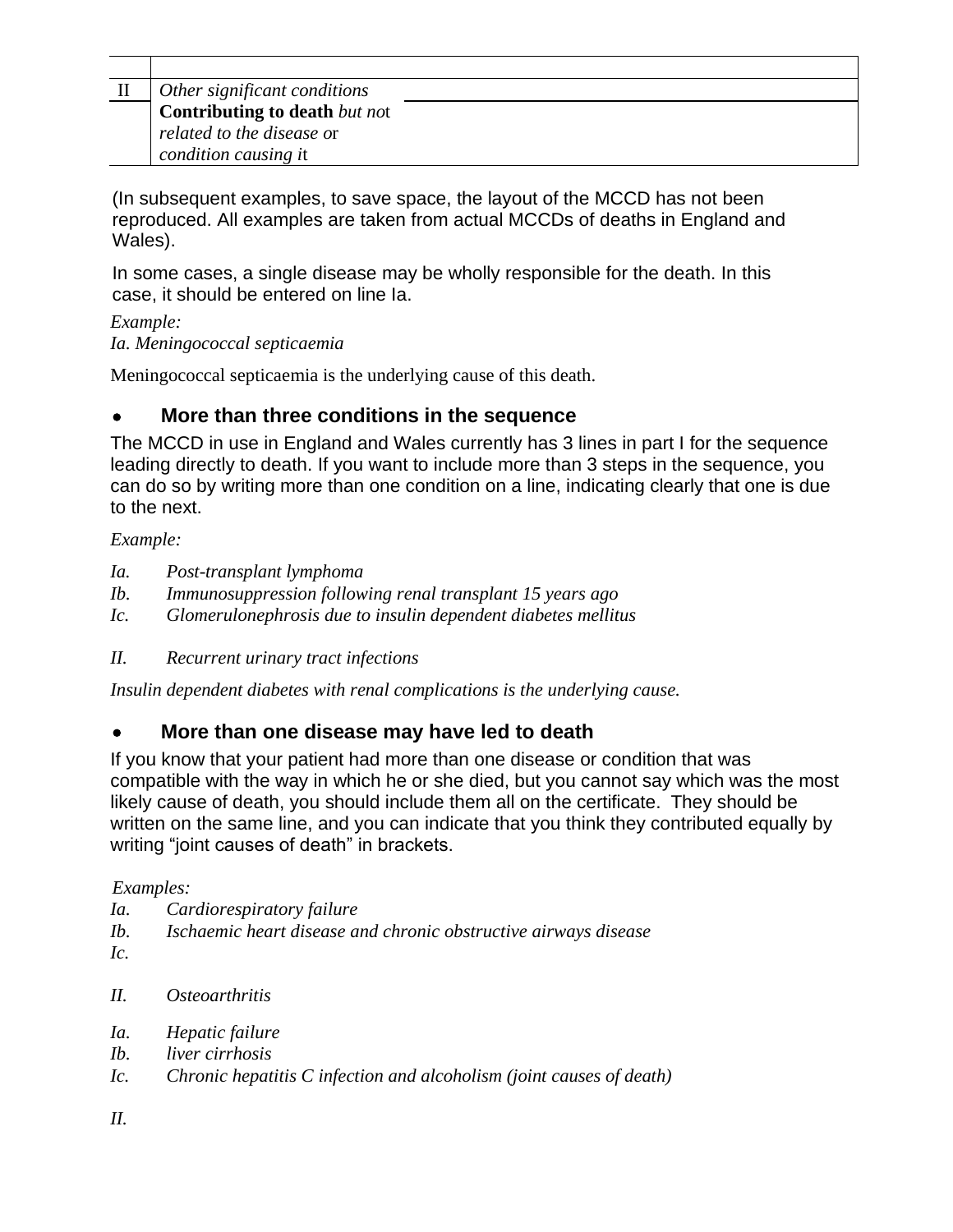Where more than one condition is given on the lowest used line of part 1, ONS will use the internationally agreed mortality coding rules in ICD-10 to select the underlying cause for routine mortality statistics.

Since 1993, ONS also code all the other conditions mentioned on the certificate. These multiple cause of death data are used by ONS in a variety of routine and *ad hoc*  analyses and can be made available for research in some circumstances. Multiple cause data provides useful additional information on the mortality burden associated with diseases that are not often selected as the main cause of death. For example, conditions that are very often complications of another disease or its treatment, such as deep vein thrombosis / pulmonary embolism or health care associated infections should rarely be the underlying cause of death. Their contribution to mortality is better estimated from multiple cause data. In contrast to the above, **if you do not know that your patient actually had any specific disease compatible with the mode and circumstances of death**, you must refer the death to the coroner. For example, if your patient died after the sudden onset of chest pain that lasted several hours and you have no way of knowing whether he or she may have had a myocardial infarct, a pulmonary embolus, a thoracic aortic dissection, or another pathology, **it is up to the coroner to decide what investigations to pursue**.

# <span id="page-6-0"></span>*4.2 Results of investigations awaited*

If in broad terms you know the disease that caused your patient's death, but you are awaiting the results of laboratory investigation for further detail, you need not delay completing the MCCD. For example, a death can be certified as bacterial meningitis once the diagnosis is firmly established, even though the organism may not yet have been identified. Similarly, a death from cancer can be certified as such while still awaiting detailed histopathology. This allows the family to register the death and arrange the funeral. However, you should indicate clearly on the MCCD that information from investigations might be available later. You can do this by circling '2' on the front of the MCCD for autopsy information, or by ticking box 'B' on the back of the certificate for results of investigations initiated ante-mortem. It is important for public health surveillance to have this information on a national basis; for example, to know how many meningitis and septicaemia deaths are due to meningococcus, or to other bacterial infections. The registrar will write to the certifying doctor if a GP, or to the patient's consultant for hospital deaths, with a form requesting further details to be returned to ONS.

# <span id="page-6-1"></span>*4.3 Avoid 'old age' alone*

Old age, 'senility' or 'frailty of old age' should only be given as the **sole** cause of death in very limited circumstances. These are that:

- You have personally cared for the deceased over a long period (years, or many months)
- You have observed a gradual decline in your patient's general health and functioning
- You are not aware of any identifiable disease or injury that contributed to the death
- You are certain that there is no reason that the death should be reported to the coroner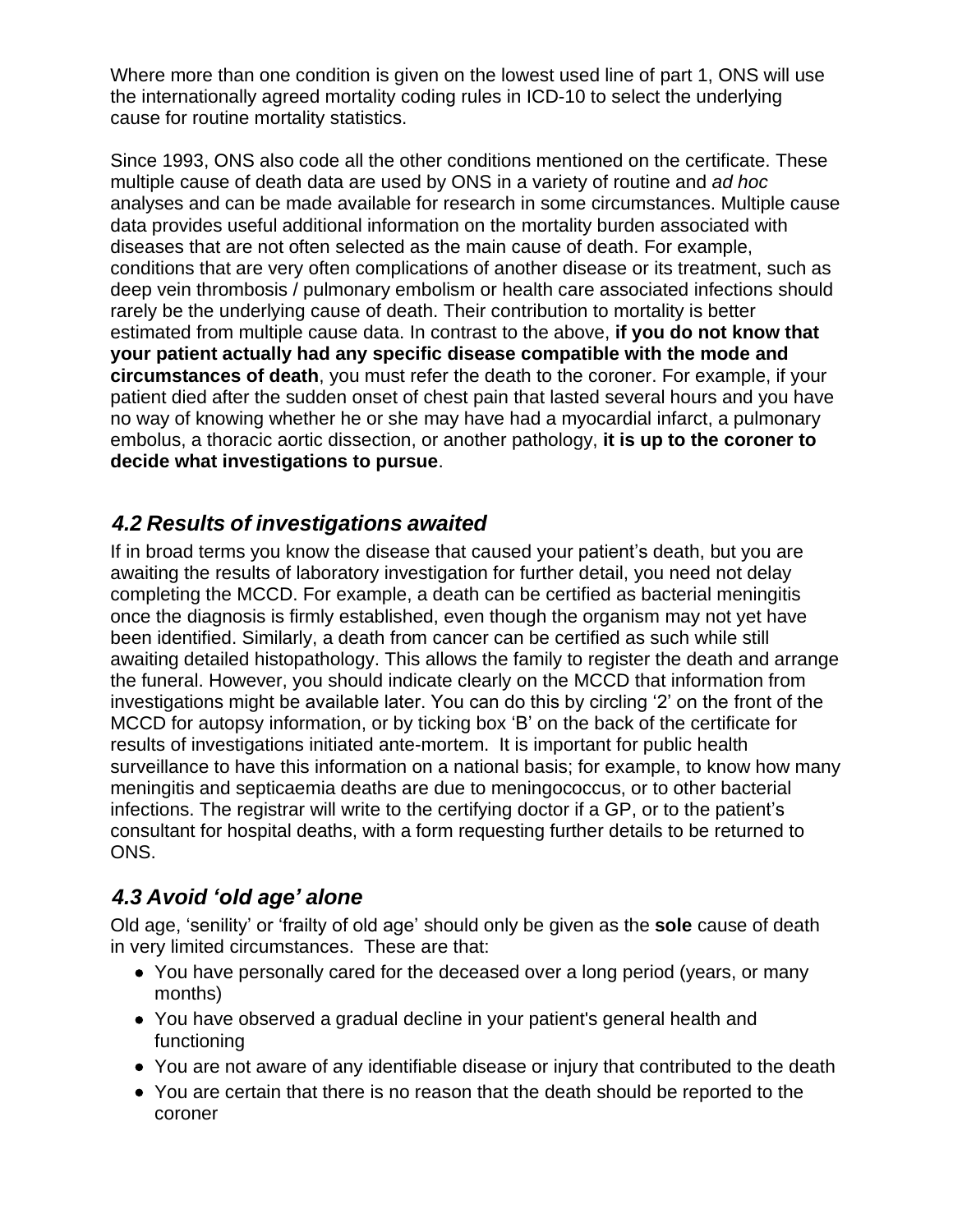You may mention old age or frailty as a contributory cause, especially if it explains the severe effect of a condition that is not usually fatal. If the immediate cause of death was Covid-19 or its consequences, and the patient had no specific pre-existing health conditions, but appears to have been especially vulnerable to Covid-19 or its effects because of old age or frailty, it is appropriate to state old age as contributing to the death.

You should bear in mind that coroners, crematorium referees, registrars and organisations that regulate standards in health and social care, may ask you to support your statement with information from the patient's medical records and any investigations that might have a bearing on the cause of death. You should also be aware that the patient's family may not regard old age as an adequate explanation for their relative's death and may request further investigation.

It is unlikely that patients would be admitted to an acute hospital if they had no apparent disease or injury. It follows that deaths in acute hospitals are unlikely to fulfil the conditions above. You can specify old age as the underlying cause of death, but you should also mention in part one or part two, as appropriate, any medical or surgical conditions that may have contributed to the death.

#### *Examples:*

- *Ia. 1Pathological fractures of femoral neck and thoracic vertebrae*
- *Ib. Severe osteoporosis*
- *Ic. Old age*
- *II. Fibrosing alveolitis*
- *Ia. Old age*
- *Ib.*
- *Ic.*
- *II. Non-insulin dependent diabetes mellitus, essential hypertension and diverticular disease*
- *Ia. Hypostatic pneumonia*
- *Ib. Dementia*
- *Ic. Old age*

*II.*

While there is no statutory age limit or restriction on referring to 'old age', a death certified as due to old age or senility alone will usually be referred to the coroner, unless the deceased was 80 or older, **all** the conditions listed above are fulfilled and there is no other reason that the death should be referred. Similar terms, such as 'frailty of old age', will be treated in the same way.

### <span id="page-7-0"></span>*4.4 Never use 'natural causes' alone*

The term "natural causes" alone, with no specification of any disease on a doctor's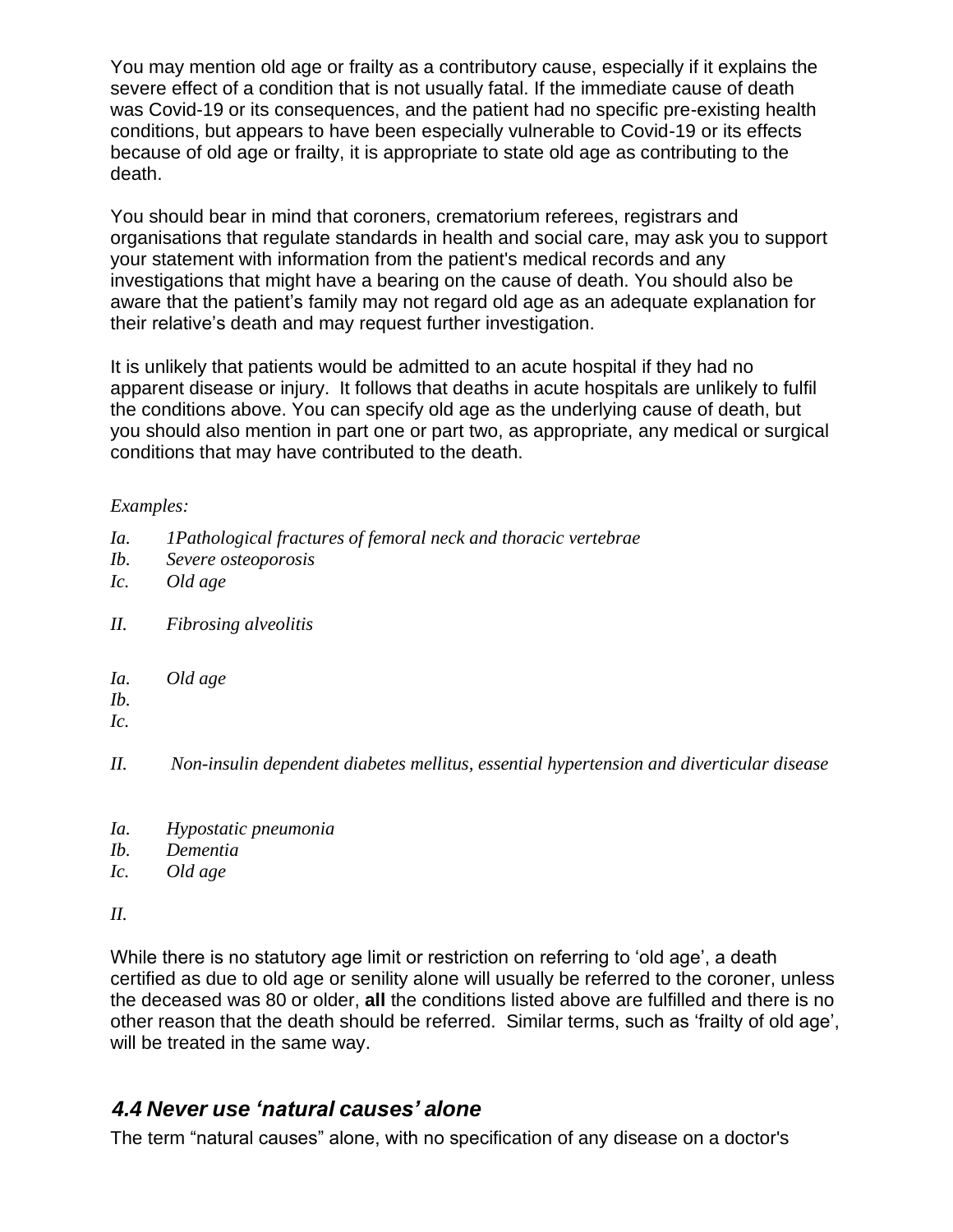MCCD, is not sufficient to allow the death to be registered without referral to the coroner. If you do not have any idea what disease caused your patient's death, it is up to the coroner to decide what investigations may be needed.

# <span id="page-8-0"></span>*4.5 Avoid organ failure alone*

Do not certify deaths as due to the failure of any organ without specifying the disease or condition that led to the organ failure. Failure of most organs can be due to unnatural causes, such as poisoning, injury or industrial disease. This means that the death will have to be referred to the coroner if no natural disease responsible for organ failure is specified.

*Examples:*

- *Ia. Renal failure*
- *Ib. Necrotising-proliferative nephropathy*
- *Ic. Systemic lupus erythematosus*
- *II. Raynaud's phenomenon and vasculitis*
- *Ia. Liver failure*
- *Ib. Hepatocellular carcinoma*
- *Ic. Chronic Hepatitis B infection*
- *II. Congestive cardiac failure Essential hypertension*

Conditions such as renal failure may come to medical attention for the first time in frail, elderly patients in whom vigorous investigation and treatment may be contraindicated, even though the cause is not known. When such a patient dies, you are advised to discuss the case with the coroner before certifying. If the coroner is satisfied that no further investigation is warranted, the registrar can be instructed to register the death based on the information available on the MCCD. The registrar cannot accept an MCCD that gives only organ failure as the cause of death without explicit instruction from the coroner the only exception is heart failure, which is acceptable on its own, although the underlying cause should be stated where known.

### *4.6 Avoid physical and mental conditions which are not fatal in themselves*

Long-term physical disabilities, mental health problems and learning difficulties (also known as learning disabilities or intellectual disabilities) are rarely sufficient medical explanation of the death in themselves. If such a condition is considered to be relevant, the more immediate mechanism(s) or train of events leading to death must be made clear.

Example (1): A person with learning difficulties may develop aspiration pneumonia. Aspiration pneumonia should be given as the immediate cause of death; the person's learning difficulties could be included in Part 2 of the certificate if thought to be a contributory factor, but not in Part 1, as having learning difficulties does not form a direct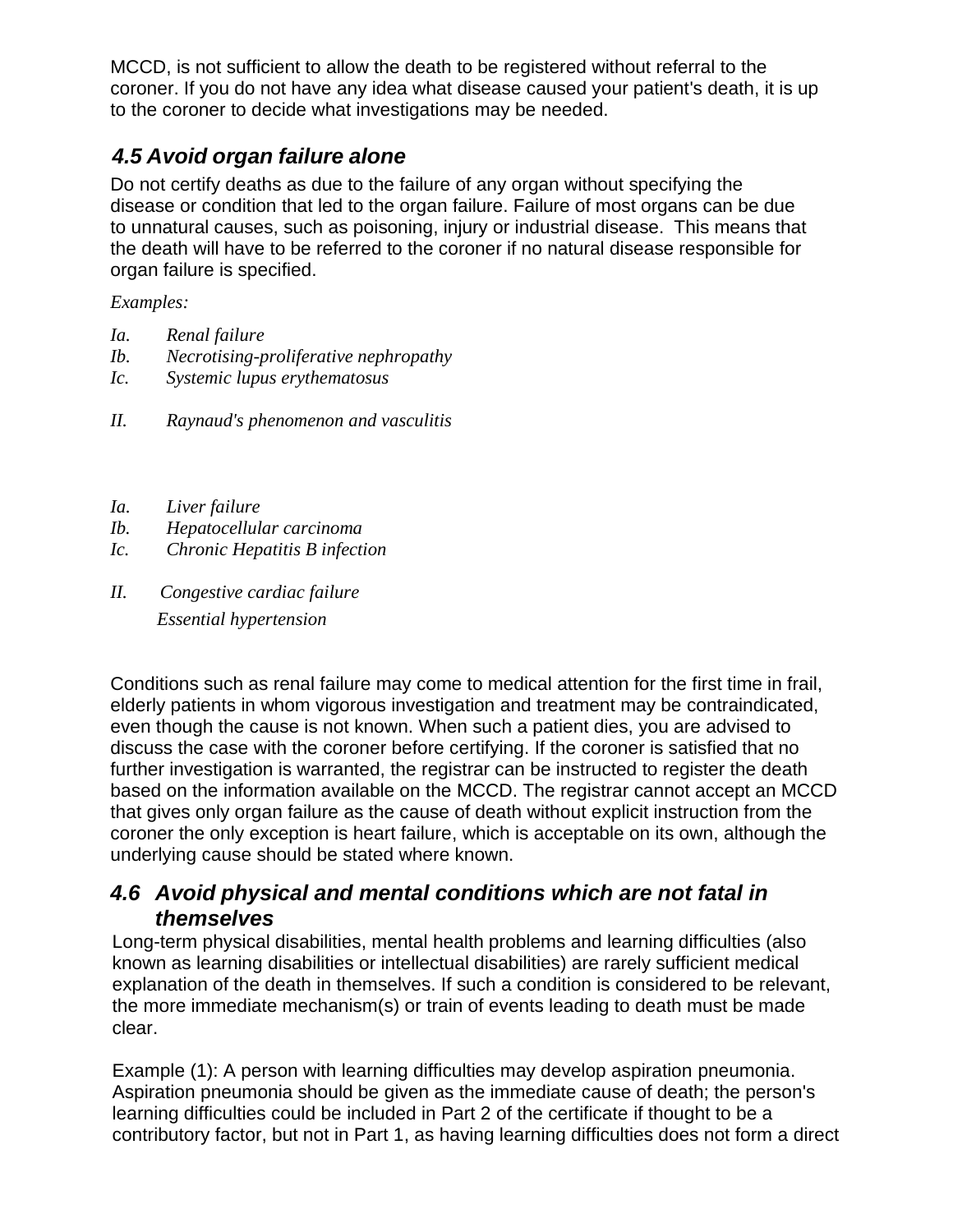sequence of events to having pneumonia.

Example (2): A congenital syndrome which causes learning difficulties may also cause an organ defect which can lead to premature death. The organ failure should then be included in the certificate.

A description such as 'learning difficulties' should not be the only cause of death. You may give a degenerative condition such as Alzheimer's disease as the only cause of death if the mechanism by which it caused death is unclear, but it is fully supported by the clinical history as the underlying cause.

## <span id="page-9-0"></span>*4.7 Avoid terminal events, modes of dying and other vague terms*

Terms that do not identify a disease or pathological process clearly are not acceptable as the only cause of death. This includes terminal events, or modes of dying such as cardiac or respiratory arrest, syncope or shock. Very vague statements such as cardiovascular event or incident, debility or frailty are equally unacceptable. 'Cardiovascular event' could be intended to mean a stroke or myocardial infarction. It could, however, also include cardiac arrest or fainting, or a surgical or radiological procedure. If no clear disease can be identified as the cause of death, referral to the coroner will be necessary.

# <span id="page-9-1"></span>*4.8 Never use abbreviations or symbols*

Do not use abbreviations on MCCDs. Their meaning may seem obvious to you in the context of your patient and their medical history, but it may not be clear to others. For example, does a death from "MI" refer to myocardial infarction or mitral incompetence? Is "RTI" a respiratory or reproductive tract infection, or a road traffic incident? The registrar should not accept an MCCD that includes any abbreviations. **(**The only exceptions, which the registrar can accept, are HIV and AIDS for human immunodeficiency virus infection and acquired immune deficiency syndrome). You, or the patient's consultant, may be required to complete a new certificate with the conditions written out in full, before the death can be registered. This is inconvenient for you and for the family of the deceased. The same applies to medical symbols.

# <span id="page-9-2"></span>**5. Specific causes of death**

# <span id="page-9-3"></span>*5.1 Stroke and cerebrovascular disorders*

Give as much detail about the nature and site of the lesion as is available to you. For example, specify whether the cause was haemorrhage, thrombosis or embolism, and the specific artery involved, if known. Remember to include any antecedent conditions or treatments, such as atrial fibrillation, artificial heart valves, or anticoagulants that may have led to cerebral emboli or haemorrhage. Avoid the term "cerebrovascular accident" and consider using terms such as "stroke" or "cerebral infarction" if no more specific description can be given.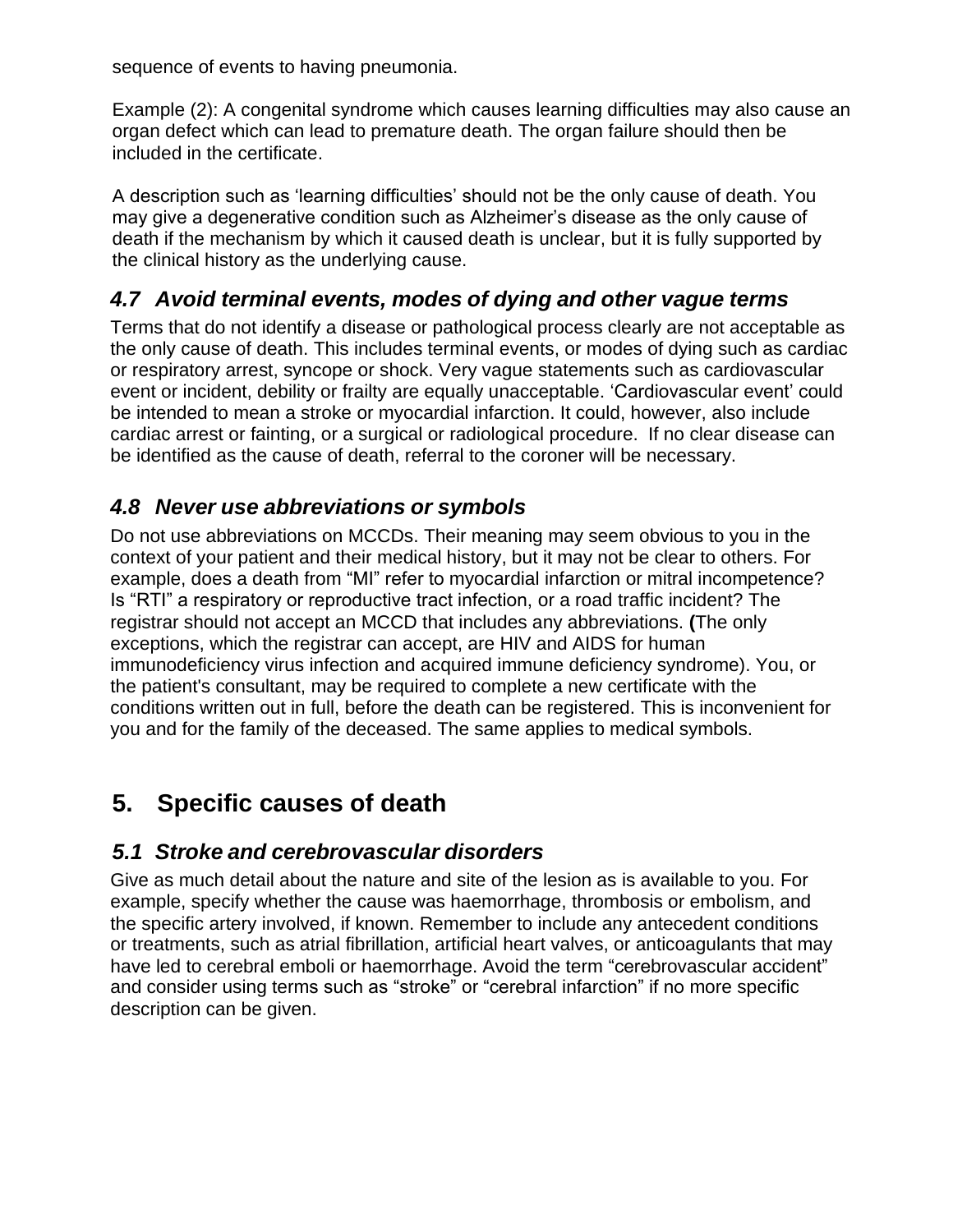*Examples:*

- *Ia. Subarachnoid haemorrhage*
- *Ib. Ruptured aneurysm of anterior communicating artery*

*Ic.*

*II.*

- *Ia. Intraventricular haemorrhage*
- *Ib. Warfarin anticoagulation*
- *Ic. atrial fibrillation*

*II.*

### <span id="page-10-0"></span>*5.2 Neoplasms*

Malignant neoplasms (cancers) remain a major cause of death. Accurate statistics are important for planning care and assessing the effects of changes in policy or practice. Where applicable, you should indicate whether a neoplasm was benign, malignant, or of uncertain behaviour. Please remember to specify the histological type and anatomical site of the cancer.

#### *Example:*

- *Ia. Carcinomatosis*
- *Ib. Small cell carcinoma of left main bronchus*
- *Ic. Heavy smoker for 40 years*
- *II. Hypertension, cerebral arteriosclerosis, ischaemic heart disease.*

You should make sure that there is no ambiguity about the primary site if both primary and secondary cancer sites are mentioned. Do not use the terms "metastatic" or "metastases" unless you specify whether you mean metastasis to, or metastasis from, the named site.

#### *Examples:*

- *Ia. Intraperitoneal haemorrhage*
- *Ib. Metastases in liver*
- *Ic. From primary adenocarcinoma of ascending colon*
- *II. Non-insulin dependent diabetes mellitus*
- *Ia. Pathological fractures of left shoulder, spine and shaft of right femur*
- *Ib. Widespread skeletal secondaries*
- *Ic. primary adenocarcinoma of breast*
- *II. Hypercalcaemia*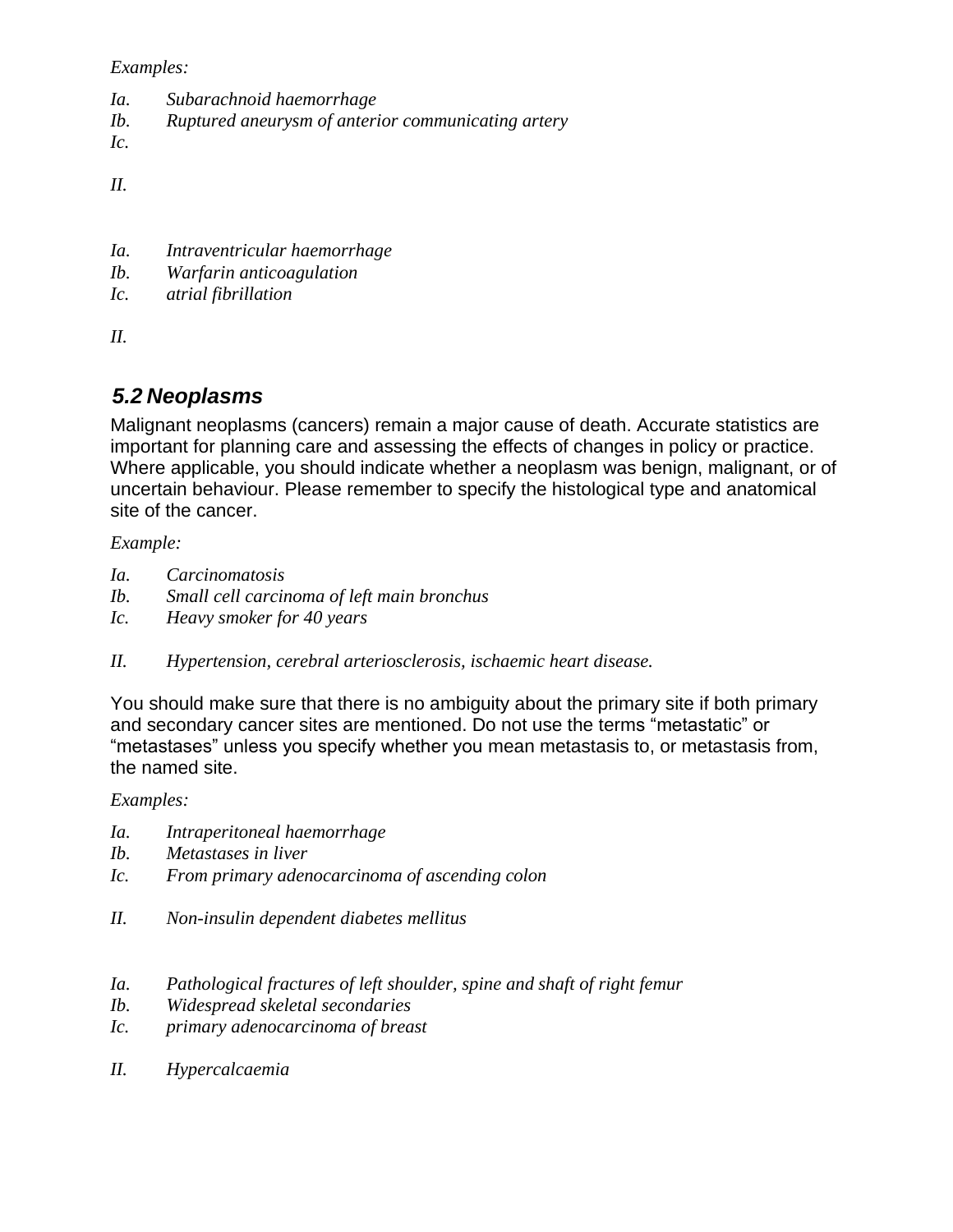*Ia. Lung metastases*

*Ib. From testicular teratoma* 

*Ic.*

*II.*

If you mention two sites that are independent primary malignant neoplasms, make that clear.

*Example:*

- *Ia. Massive haemoptysis*
- *Ib. Primary small cell carcinoma of left main bronchus*

*Ic.*

*II. Primary adenocarcinoma of prostate*

If a patient has widespread metastases, but the primary site could not be determined, you should state this clearly.

*Example:*

- *Ia multiple organ failure*
- *Ib. poorly differentiated metastases throughout abdominal cavity*
- *Ic. unknown primary site*

### *II.*

If you do not yet know the cancer type and are expecting the result of histopathology, indicate that this information may be available later by initialing box 'B' on the back of the MCCD. You, or the consultant responsible for the patient's care, may be sent a letter requesting this information at a later date.

In the case of leukaemia, specify whether it is acute, sub-acute or chronic, and the cell type involved.

*Example:*

- *Ia. Neutropenic sepsis*
- *Ib. Acute myeloid leukaemia*

*Ic.*

*II.*

- *Ia. Haemorrhagic gastritis*
- *Ib. Chronic lymphocytic leukaemia*

*1c.*

*II. Myocardial ischaemia, valvular heart disease*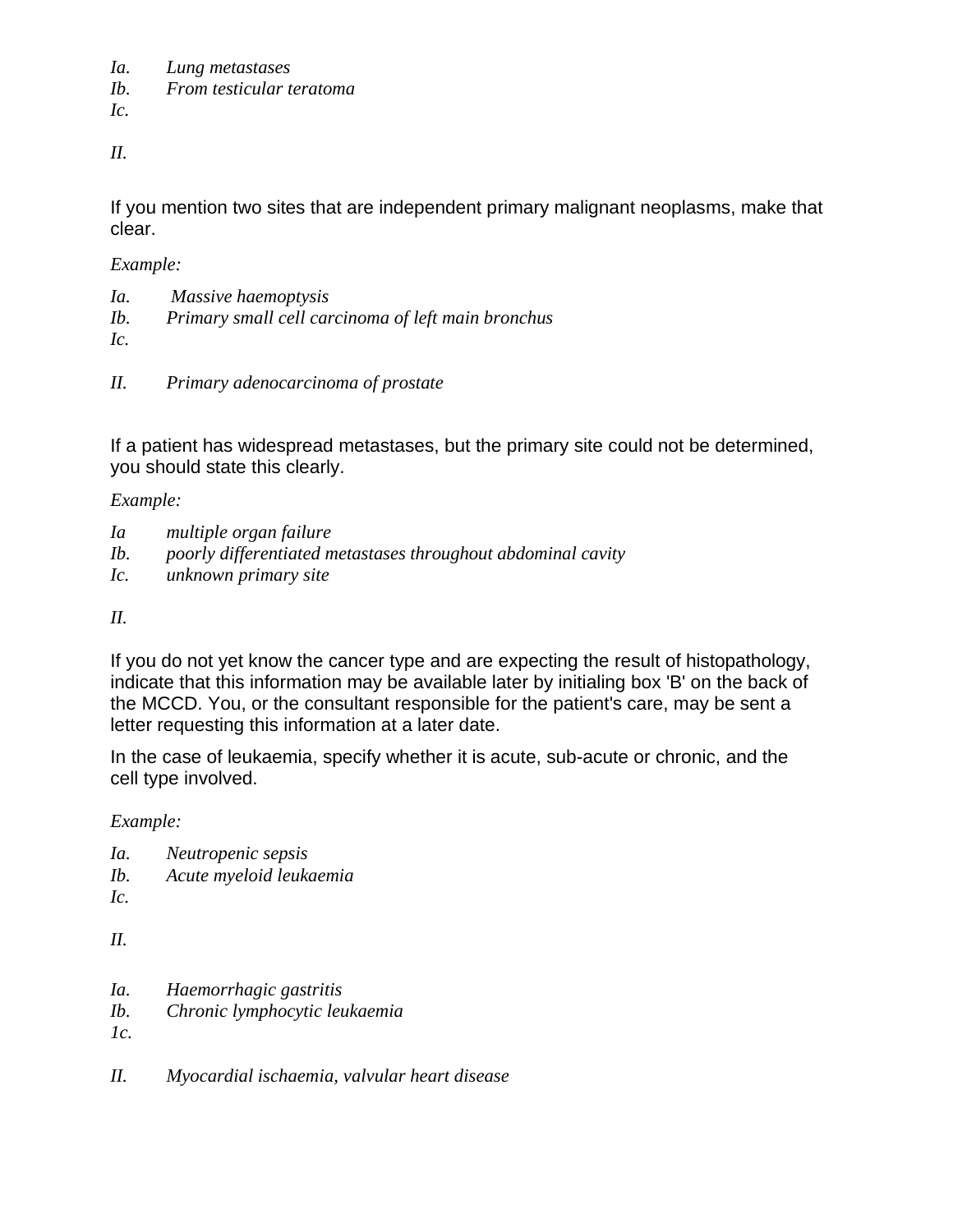## <span id="page-12-0"></span>*5.3 Diabetes mellitus*

Always remember to specify whether your patient's diabetes was insulin dependent / Type I, or non-insulin dependent / Type II. If diabetes is the underlying cause of death, specify the complication or consequence that led to death, such as ketoacidosis**.**

### *Examples:*

- *Ia. End-stage renal failure*
- *Ib. Diabetic nephropathy*
- *Ic. Insulin dependent diabetes mellitus*
- *II.*
- *Ia. Septicaemia - fully sensitive staphylococcus aureus*
- *Ib. Gangrene of both feet due to peripheral vascular disease*
- *Ic. Non-insulin-dependent diabetes mellitus*
- *II. Ischaemic heart disease*

## <span id="page-12-1"></span>*5.4 Deaths involving infections and communicable diseases*

- That Covid-19 is a notifiable disease under the Health Protection (Notification) Regulations 2010 does not mean referral to a coroner is required by virtue of its notifiable status.
- If you are aware that a virology test for Covid-19 has been carried out, state the result if known, for example 'Covid-19 (positive test)'. However, certification should not be delayed in order to await test results.

Mortality data are important in the surveillance of infectious diseases, as well as monitoring the effectiveness of immunisation and other prevention programmes. If the patient's death involved a notifiable disease, you have a statutory duty to notify the proper officer for the area, unless the case has already been notified. This is normally a consultant in communicable disease control (CCDC) in your local Health Protection Team (HPT). If you are not sure whether a case is notifiable, you can get advice from your local HPT who will also advise on appropriate microbiological investigations. Further information about notification and surveillance of infectious diseases is available at <https://www.gov.uk/government/collections/notifications-of-infectious-diseases-noids>

In deaths from infectious disease, you should state the manifestation or body site, e.g., pneumonia, pyelonephritis, hepatitis, meningitis, septicaemia, or wound infection. You should also specify, giving as much detail as is available:

- The infecting organism, e.g., pneumococcus, influenza A virus, meningococcus
- Antibiotic resistance, if relevant, e.g., meticillin resistant Staphylococcus aureus (MRSA), or multiple drug resistant Mycobacterium tuberculosis
- The source and/or route of infection, if known, e.g., food poisoning, needle sharing, contaminated blood products, post-operative, community or hospital acquired, or health care associated infection.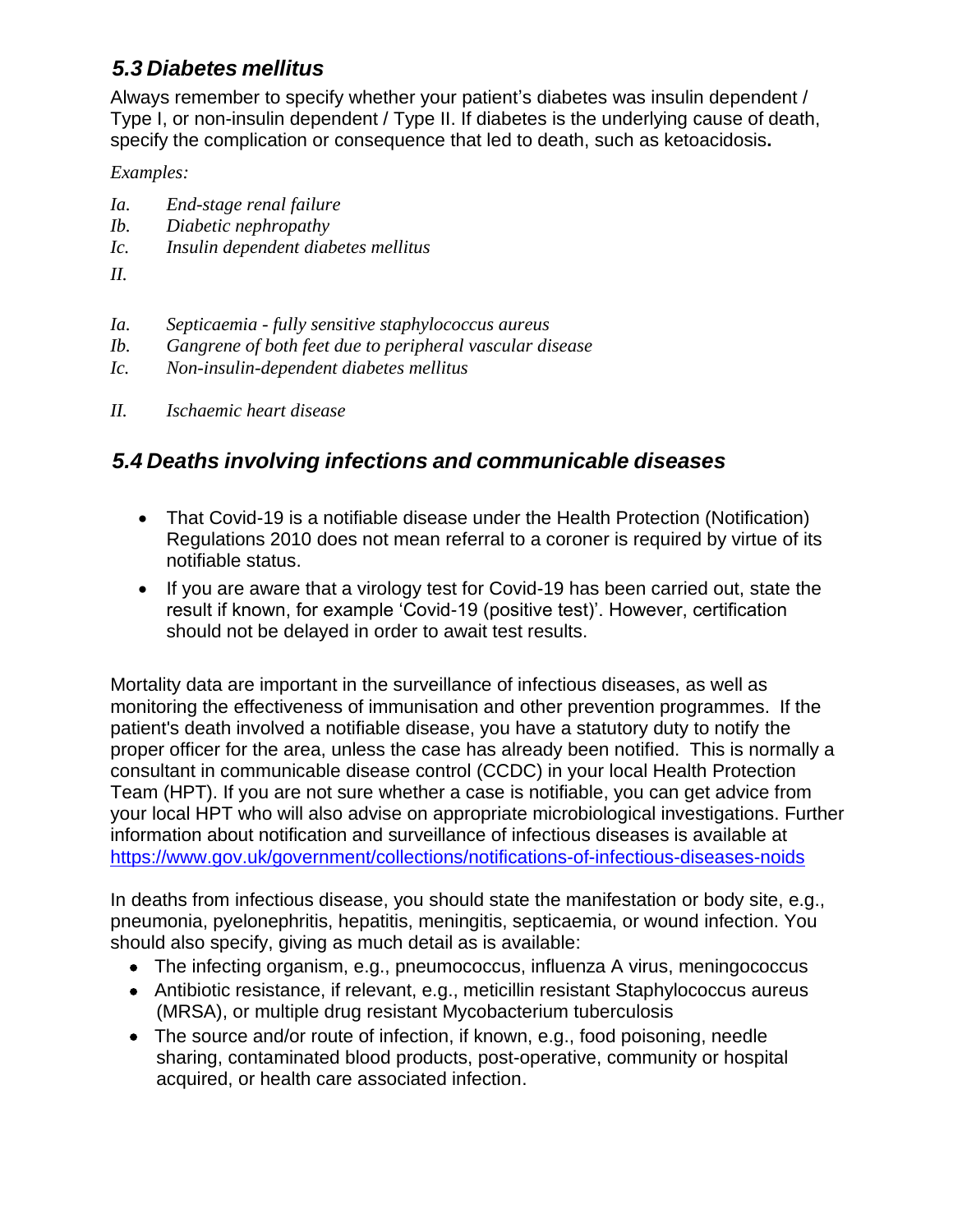#### *Example:*

- *Ia. Bilateral pneumothoraces*
- *Ib. Multiple bronchopulmonary fistulae*
- *Ic. Extensive, cavitating pulmonary tuberculosis (smear and culture positive)*

### *II. Iron deficiency anaemia; ventilator associated pseudomonas pneumonia*

You need not delay completing the certificate until laboratory results are available, provided you are satisfied that the death need not be referred to the coroner. You should indicate, by ticking box 'B' on the back of the MCCD, that further information may be available later. A letter may then be sent to you, or to the patient's consultant, requesting this information.

Failure to specify the infecting organism can lead to unnecessary investigation. For example, deaths are sometimes certified as being due to spinal or paraspinal abscess, without stating the organism(s) involved. These are then coded as tuberculosis following the ICD index and rules, which can lead to unnecessary efforts by the local CCDC to investigate the case.

Remember to specify any underlying disease that may have suppressed the patient's immunity or made them more susceptible to the infection that led to the death.

### **5.4.1 Health care associated infections**

It is a matter for your clinical judgment whether a condition the patient had at death, or in the preceding period, contributed to their death, and so whether it should be included on the MCCD. However, families may be surprised if you do not include something that they believe contributed to their relative's death. ONS receives frequent queries from a wide range of sources about mortality related to health care associated infections, and complaints about the quality of information given about them on death certificates. Where infection does follow treatment, including surgery, radiotherapy, antineoplastic, immunosuppressive, antibiotic or other drug treatment for another disease, remember to specify the treatment and the disease for which it was given.

#### **If a health care associated infection was part of the sequence leading to death, it should be in part I of the MCCD, and you should include all the conditions in the sequence of events back to the original disease being treated.**

### *Examples:*

- *Ia. Clostridium difficile pseudomembranous colitis*
- *Ib. multiple antibiotic therapy*
- *Ic. community acquired pneumonia with severe sepsis*
- *II. immobility, Polymyalgia Rheumatica, Osteoporosis*
- *Ia. bronchopneumonia (hospital acquired Meticillin Resistant Staph aureus)*
- *Ib. multiple myeloma*
- *Ic.*
- *II. chronic obstructive airways disease*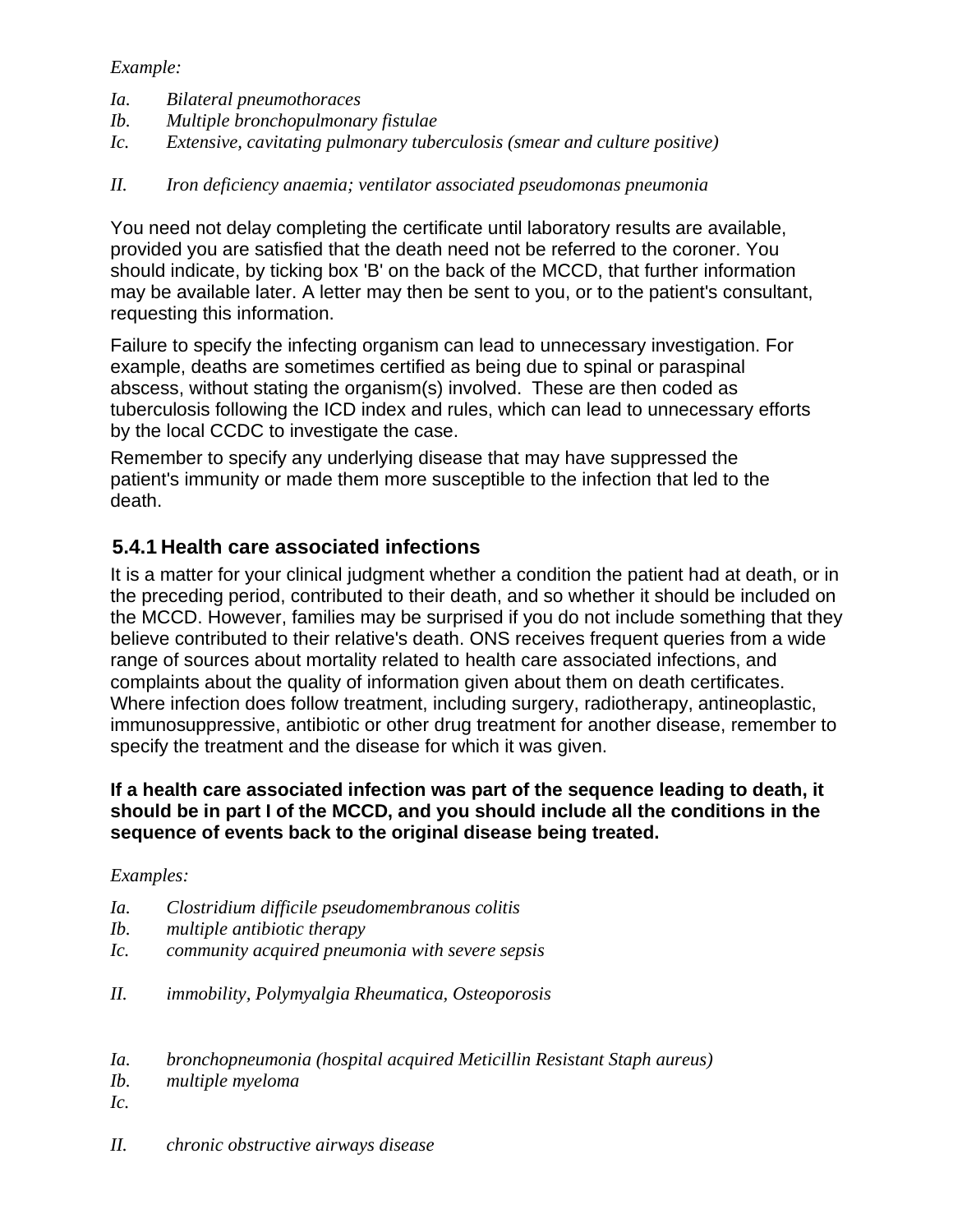**If your patient had an HCAI which was not part of the direct sequence, but which you think contributed at all to their death, it should be mentioned in part II**

- *Ia. Carcinomatosis and renal failure*
- *Ib. Adenocarcinoma of the prostate*
- *Ic.*
- *II. Chronic obstructive airways disease and catheter associated Escherichia coli urinary tract infection*

## **5.4.2 Pneumonia**

Pneumonia may present in previously fit adults, but often it occurs as a complication of another disease affecting the lungs, mobility, immunity, or swallowing. Pneumonia may also follow other infections and may be associated with treatment for disease, injury or poisoning, especially when ventilatory assistance is required. Remember to specify, where possible, whether it was lobar or bronchopneumonia and whether primarily hypostatic or related to aspiration and the organism involved. You should include the whole sequence of conditions and events leading up to it. If known, specify whether the pneumonia was hospital or community acquired. If it was associated with mechanical ventilation, or invasive treatment, this should be clearly stated.

*Example:*

- *Ia. pneumococcal pneumonia*
- *Ib. Influenza A*

*Ic.*

*II. Ischaemic heart disease*

If you report bronchopneumonia, remember to include in the sequence in part I any predisposing conditions, especially those that may have led to paralysis, immobility, depressed immunity or wasting, as well as chronic respiratory conditions such as chronic bronchitis.

*Example:*

- *Ia. bronchopneumonia*
- *Ib. immobility and wasting*
- *Ic. Alzheimer's disease*

*II.*

## <span id="page-14-0"></span>**5.5** *Injuries and external causes*

All deaths involving any form of injury or poisoning must be referred to the coroner. If the death is not one that must be certified by the coroner and s/he instructs you, as the patient's clinician, to certify, remember to include details as to how the injury occurred and where it happened, such as at home, in the street, or at work.